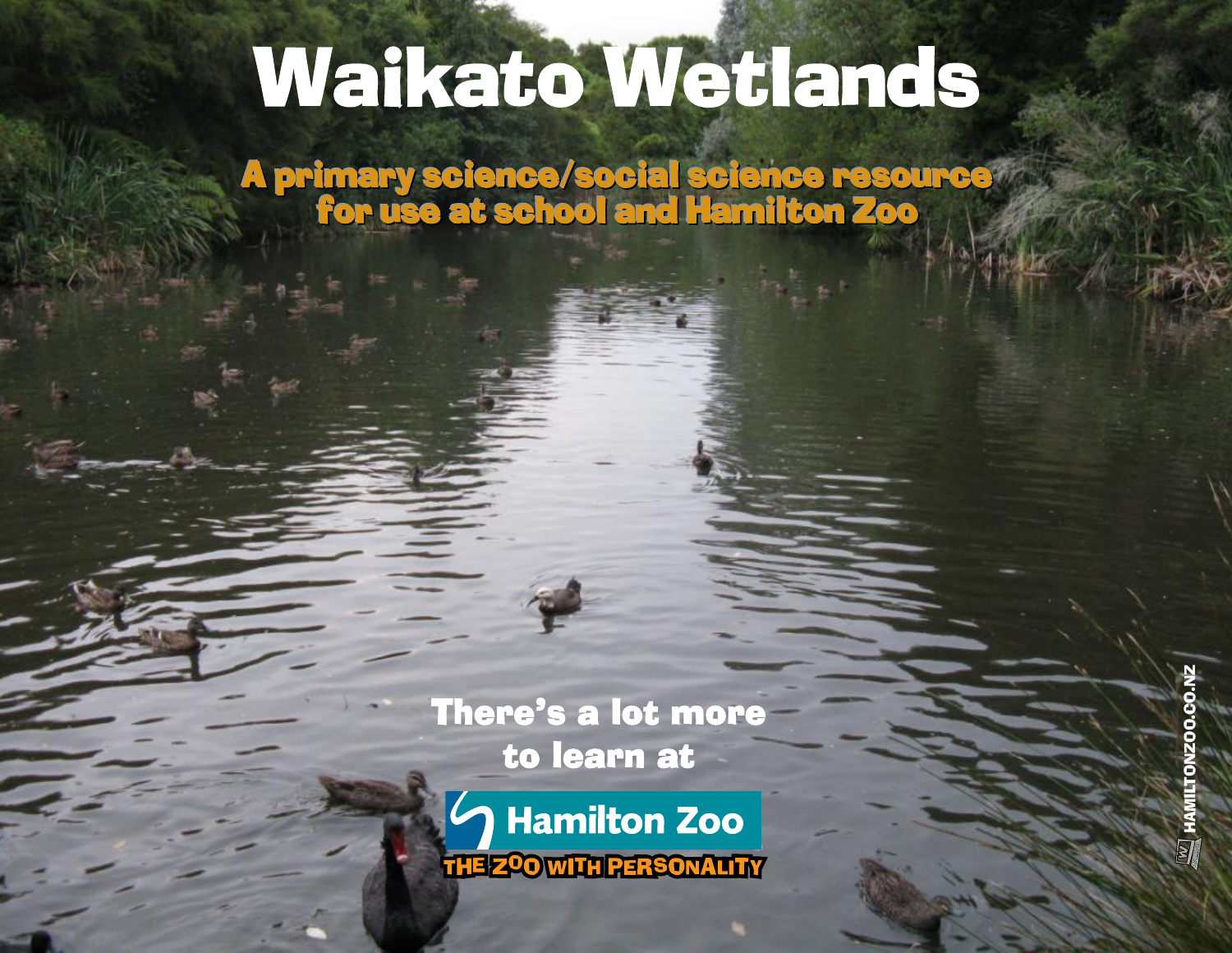## Waikato Wetlands

#### **What we can offer**

At Hamilton Zoo the *Waikato Wetland***s** area is an excellent context that can provide educational opportunities for students of all levels. Our education programme promotes awareness of issues relating to wetland management. The Waikato Wetlands area provides a unique chance to see fauna and flora that exists in the Waikato region and students can learn about wetland functions.

We also have the Waiwhakareke restoration project across the road from the zoo. Students can see the process of restoration of farmland back into different ecosystems i.e. ridgetop, hillslope, semi-swamp, lake margin/swamp, lake/aquatic.

#### **Environmental education – Why?**

We take a multi-disciplinary approach to learning in environmental education that develops the knowledge, awareness, attitudes, values, and skills that enables individuals and the community to contribute towards maintaining and improving the quality of the environment.

The aims of our environmental education programmes are for students to develop:

- awareness and sensitivity to the environment and related issues
- knowledge and understanding of the correlation between the environment and people.
- attitudes and values that reflect feelings of concern for the environment
- skills involved in identifying, investigating, and problem solving associated with environmental issues
- sense of responsibility through participation and action as individuals, or members of groups, whānau, or iwi, in addressing environmental issues

#### **CURRICULUM LINKS**

#### **Key Competencies**

**Participating and Contributing** – *students are* given the opportunity to become actively involved in contributing to the quality and sustainability of wetlands.

**Using Language, Symbols and Text** - *students will* explore the history of wetlands through visual, oral and written text and communicate findings in a variety of formats.

**Relating to others** – *students will* be able to listen actively, recognise different points of view and sharing ideas in relation to wetlands.

**Thinking** – *students will* use creative and critical thinking to make sense of information and ideas, which will allow them to make decisions and shape their future actions with respect to wetland.

**Managing Self** – *students will* be given facts which will allow them to follow their own interests in environmental sustainability to gain further understanding of wetlands by being self motivated, following instructions and completing tasks.

#### **Values**

Ecological Sustainability Inquiry and Curiosity Participation in the wider community Respect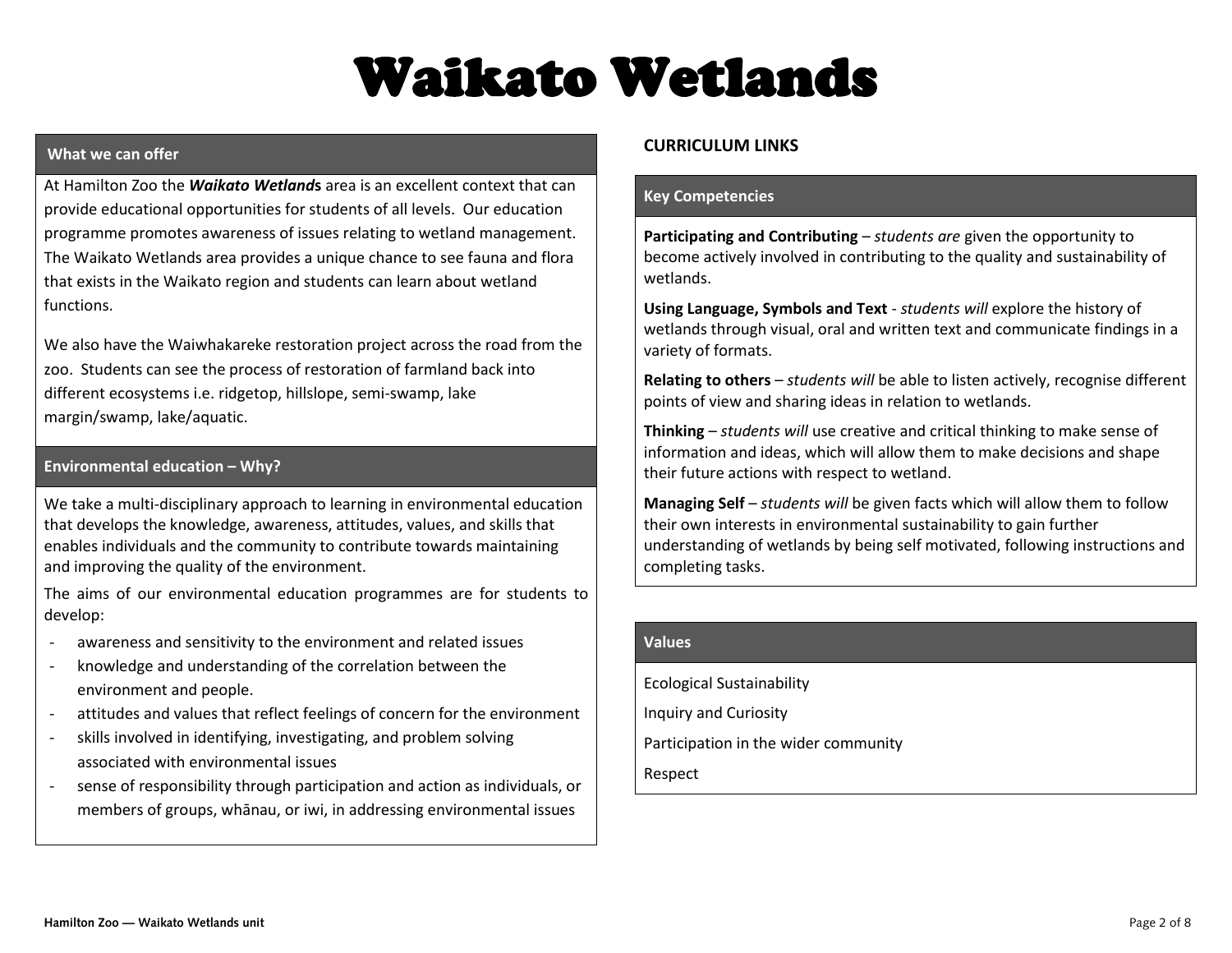#### **Possible Learning Areas / Achievement Objectives**

(main focus Science/Social Science with links to other areas)

| <u>Science</u> | Level $1/2$                                                             |
|----------------|-------------------------------------------------------------------------|
|                | Living World - Ecology                                                  |
|                | • Recognise that living things in a wetland are suited to their         |
|                | particular habitat.                                                     |
|                | <b>Planet Earth and Beyond - Interacting systems</b>                    |
|                | • Describe how wetlands have changed and resources affected by          |
|                | human actions.                                                          |
|                | Level 3/4                                                               |
|                | <b>Living World - Ecology</b>                                           |
|                | • Explain how living things in a wetland are suited to their particular |
|                | habitat and how they respond to environmental changes both              |
|                | natural and human induced.                                              |
|                | <b>Planet Earth and Beyond - Interacting systems</b>                    |
|                | • Investigate the water cycle and its effect on the wetlands climate,   |
|                | landforms and life.                                                     |
|                | Level 5                                                                 |
|                | Living World - Ecology                                                  |
|                | • Investigate the interdependence of living things (including           |
|                | humans) in a wetlands ecosystem.                                        |
|                | Living World - Life processes                                           |
|                | • Identify the key structural features and functions involved in the    |
|                | life processes of plants and animals that are found in a wetland        |
|                | environment.                                                            |
|                | Level 6                                                                 |
|                | <b>Living World - Ecology</b>                                           |
|                | • Investigate the impact of natural events and human actions on a       |
|                | New Zealand wetland ecosystem.                                          |
|                | Living World – Life processes                                           |
|                | • Relate key structural features and functions to the life processes of |
|                | plants, animals, and microorganisms and investigate                     |
|                | environmental factors that affect these processes.                      |
|                | Level 7                                                                 |
|                | Living World - Ecology                                                  |
|                | • Explore ecological distribution patterns and explain possible         |
|                | causes for these patterns.                                              |
|                | Level 8                                                                 |
|                | <b>Living World - Life Processes</b>                                    |
|                | • Understand the relationship between organisms and their               |
|                | environment.                                                            |

#### **Possible Learning Areas / Achievement Objectives**

(main focus Science/Social Science with links to other areas)

#### **Level 1**

**Sciences**

**Social** 

 Understand how places in NZ are significant for individuals and groups.

#### **Level 2**

- Understand how places influence people and people influence places.
- Understand how the status of Māori as tangata whenua is significant for NZ communities.

#### **Level 3**

- Understand how people view and use places differently.
- Understand how people make decisions about access to and use of resources.
- Understand how cultural practices vary but reflect similar purposes.

#### **Level 4**

- Understand how exploration and innovation create opportunities and challenges for people, places and environments.
- Understand how formal and informal groups make decisions that impact on communities
- Understand how people participate individually and collectively in response to community challenges.

#### **Level 5**

- Understand how people's management of resources impacts on environmental and social sustainability.
- Understand how the ideas and actions of people in the past have had a significant impact on people's lives.

#### **Level 6- Geography**

- Understand that natural and cultural environments have particular characteristics and how environments are shaped by processes that create spatial patterns.
- Understand how people interact with natural and cultural environments and that this interaction has consequences.

#### **Level 7 - Geography**

 Understand how people's perceptions of and interactions with natural and cultural environments differ and have changed over time.

#### **Level 8 - Geography**

 Understand how people's diverse values and perceptions influence the environmental, social, and economic decisions and responses that they make.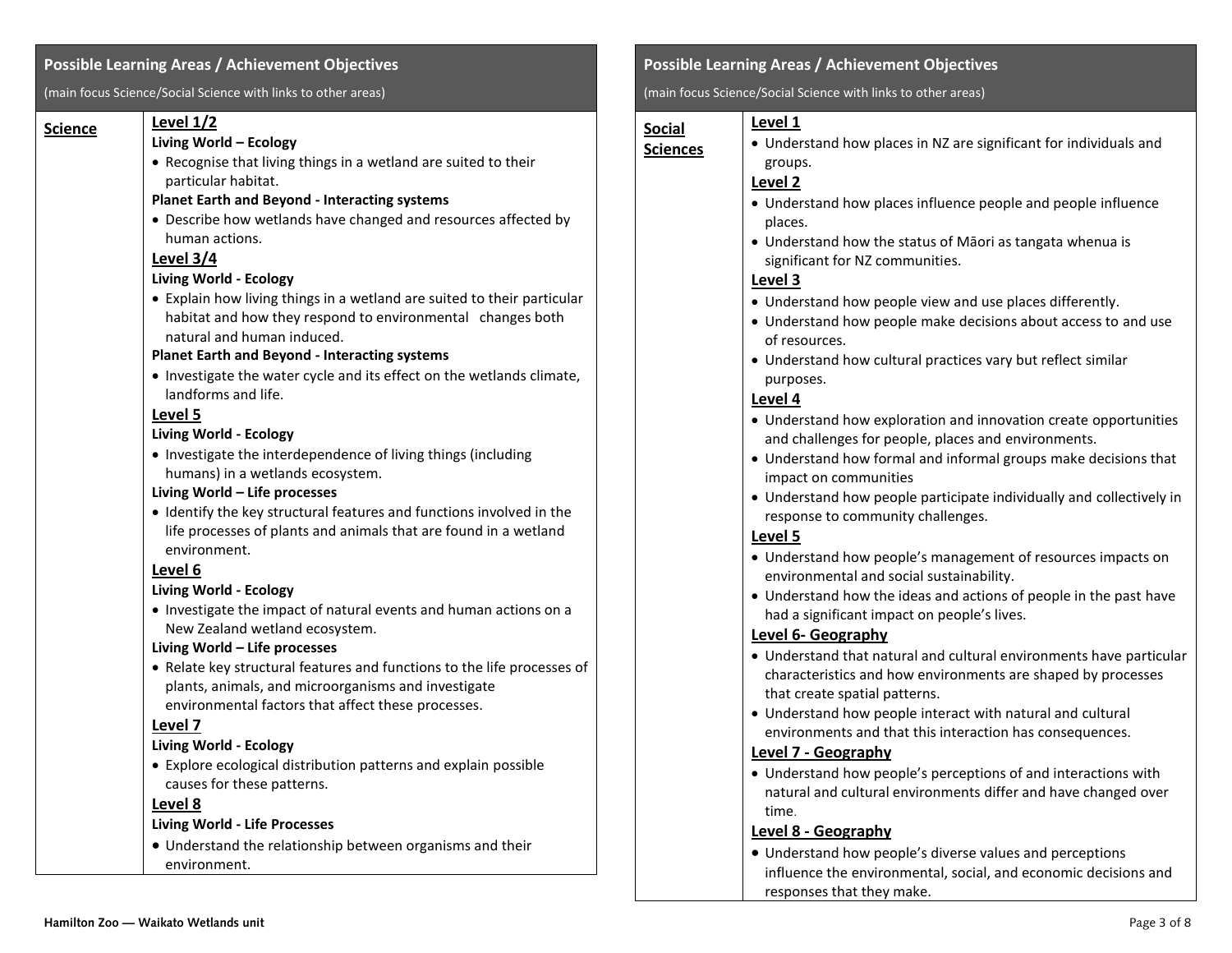| <b>Possible Learning Areas / Achievement Objectives</b>       |                                                           |  |  |  |
|---------------------------------------------------------------|-----------------------------------------------------------|--|--|--|
| (main focus Science/Social Science with links to other areas) |                                                           |  |  |  |
| <b>English</b>                                                | Listening, Reading and Viewing                            |  |  |  |
|                                                               | Speaking, writing and Presenting                          |  |  |  |
| <b>Mathematics</b>                                            | Statistics, Number, Measurement                           |  |  |  |
| <b>The Arts</b>                                               | Drama/Dance, Music and Visual Arts                        |  |  |  |
| <b>Health and</b>                                             | Healthy Communities and Environment – Community Resources |  |  |  |
| <b>Physical</b><br><b>Education</b>                           |                                                           |  |  |  |
| <b>Technology</b>                                             | Technological Practice - Planning for practice            |  |  |  |
| Learning                                                      | Language and Cultural knowledge                           |  |  |  |
| Languages                                                     |                                                           |  |  |  |

#### **National Standards**

This is an ideal unit that can be linked to Reading, Writing and Numeracy National Standards. Choose which way best suits you to include this into a wetlands unit.

**Reading** - expose students to a variety of text e.g. historical, newspaper, and non-fiction. See page 8 for reading material suited for this topic

**Writing** – choose a writing focus to be included in this unit. For example arguments, reports, responses to literature, articles, explaining, recounts.

**Numeracy** – Statistics, Measurement, Number

#### **Learning Intentions**

- Respect self, others and the environment
- Communicate effectively
- Solve problems efficiently

#### **Possible Learning Experiences**

- Investigate the connectedness of native flora and fauna in wetlands.
- Recognise some ways in which humans and animals impact on the mauri / special nature of the water.
- Develop skills in water quality monitoring to assess the health of waterways.
- Record and display growth rates of plants or flora/fauna in a grid survey.
- Construct a drama/dance display on the correlation between humans and the environment in the Waikato area.
- Sketch flora/fauna and identify.

#### **Key Concepts / Big Picture**

- Everything is connected people, habitats, plants and creatures.
- Everything has a place on earth and we have the role in protecting habitats and species: biodiversity, ecosystems and kaitiakitanga.
- There is a correlation between us and the environment. Our actions can contribute to the environment in which we live and the environment can contribute to actions we take.

#### **Vocabulary**

wetland, native, exotic, species, biodiversity, threatened, endangered, ecosystem, ecology, swamps, native, habitat, flora, fauna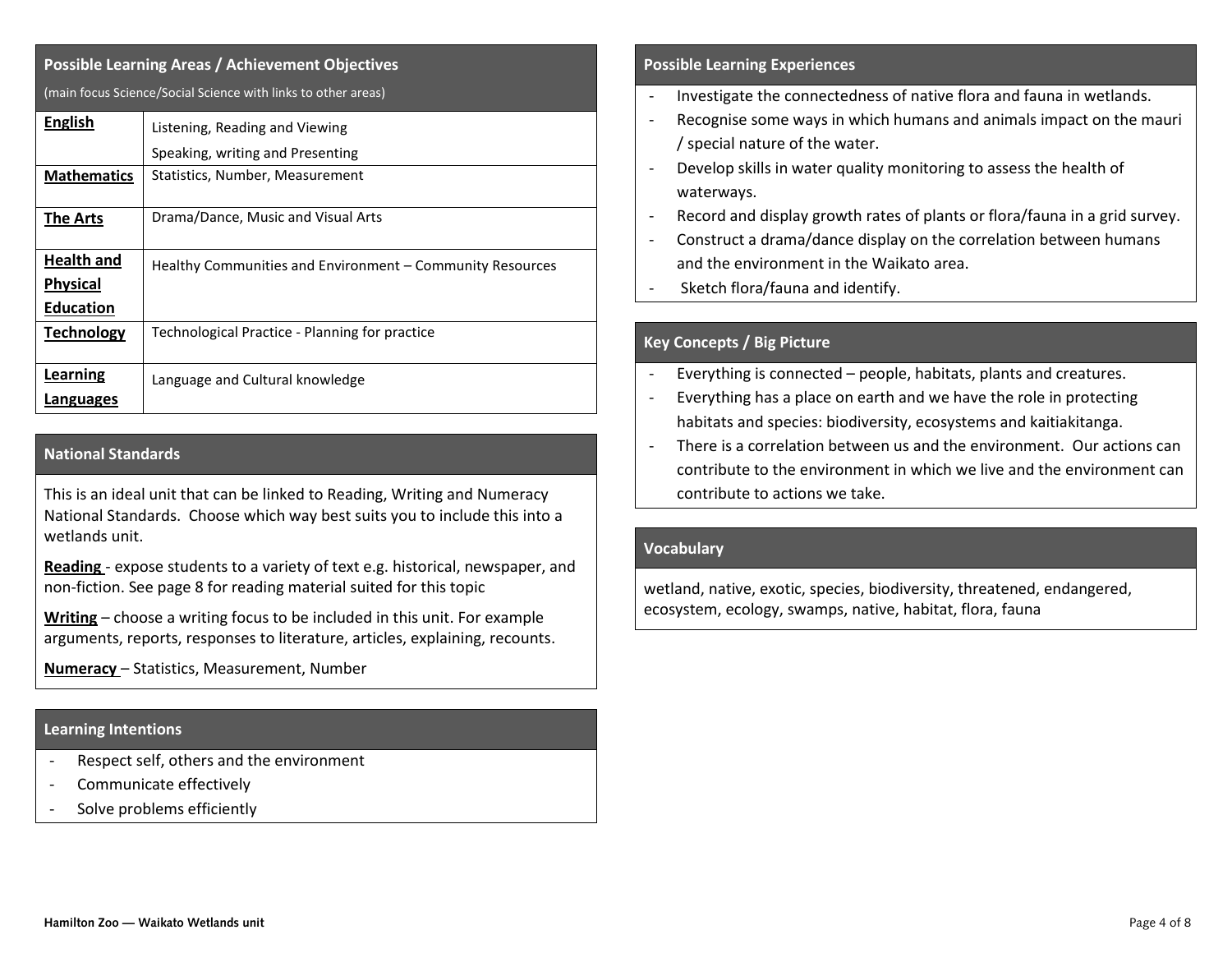#### **Possible Assessment / Success Criteria**

- Describe what Waikato wetlands were like in the past and how these have changed.
- Explain why wetlands are valued and give reasons for their protection.
- Name several creatures and plants that live in a wetland and why they live in this habitat.
- Describe the relationships between plants and animals, and the implications for people living in and around wetland.
- Identify actions they can take to have a positive impact on their local wetland reserve.
- Write a letter to the council taking affirmative action.
- Construct a play telling the story of the local area.
- Design a flora/fauna matching game.

#### **Pre-visit Learning Outcomes**

- Discuss what we know about wetlands /kūkūwai and why it is important to protect them
- Discus what living things you would expect to find there and what human impacts you might observe
- Discuss what actions you can take to be a great and safe visitor
- Identify areas of wetlands in our local area

#### **Post-visit Learning Outcomes**

- Explain the importance of wetlands and how human impacts can affect their health
- Explain the role of Kaitiaki<sup>1</sup> and what personal actions we can take to protect our wetlands
- Carry out a class inquiry to come up with ways that they can help in the preservation of Waikato wetlands

1 **Kaitiaki** is [a New Zealand](http://en.wikipedia.org/wiki/New_Zealand) term used for the [Māori](http://en.wikipedia.org/wiki/M%C4%81ori_people) concept of [guardianship,](http://en.wikipedia.org/wiki/Guardianship) for th[e sky,](http://en.wikipedia.org/wiki/Sky) the [sea,](http://en.wikipedia.org/wiki/Sea) and the land.

#### **Suggested Wetlands Field Trip to Hamilton Zoo / Waiwhakareke**

- Go pond-dipping to find what lives in the water, identifying the water invertebrates through a hand on approach using information given in the classroom.
- Observe birds in the wetland area and aviary and note how they use the environment around them (e.g. the wetlands).
- Identify native plants at the Hamilton Zoo or Waiwhakareke and back in the classroom find out why they are important to this local area and how they have been used in the past.





#### **Brown Teal**

The New Zealand brown teal (pateke) is a unique endemic dabbling duck that was once widespread through New Zealand wetland habitats, with an estimated population of several million prior to European settlement in 1840.

Brown teal are now one of the worlds most endangered waterfowl species and by far the rarest NZ mainland duck species with fewer than 1000 brown teal living in the wild! Sadly wetland drainage, forest clearance and the introduction of predators have caused their

decline.

Hamilton Zoo is actively involved in breed and release programme for the brown teal. This involves working closely with the Department of Conservation (DOC), the Brown Teal Recovery Group and a number of other organisations.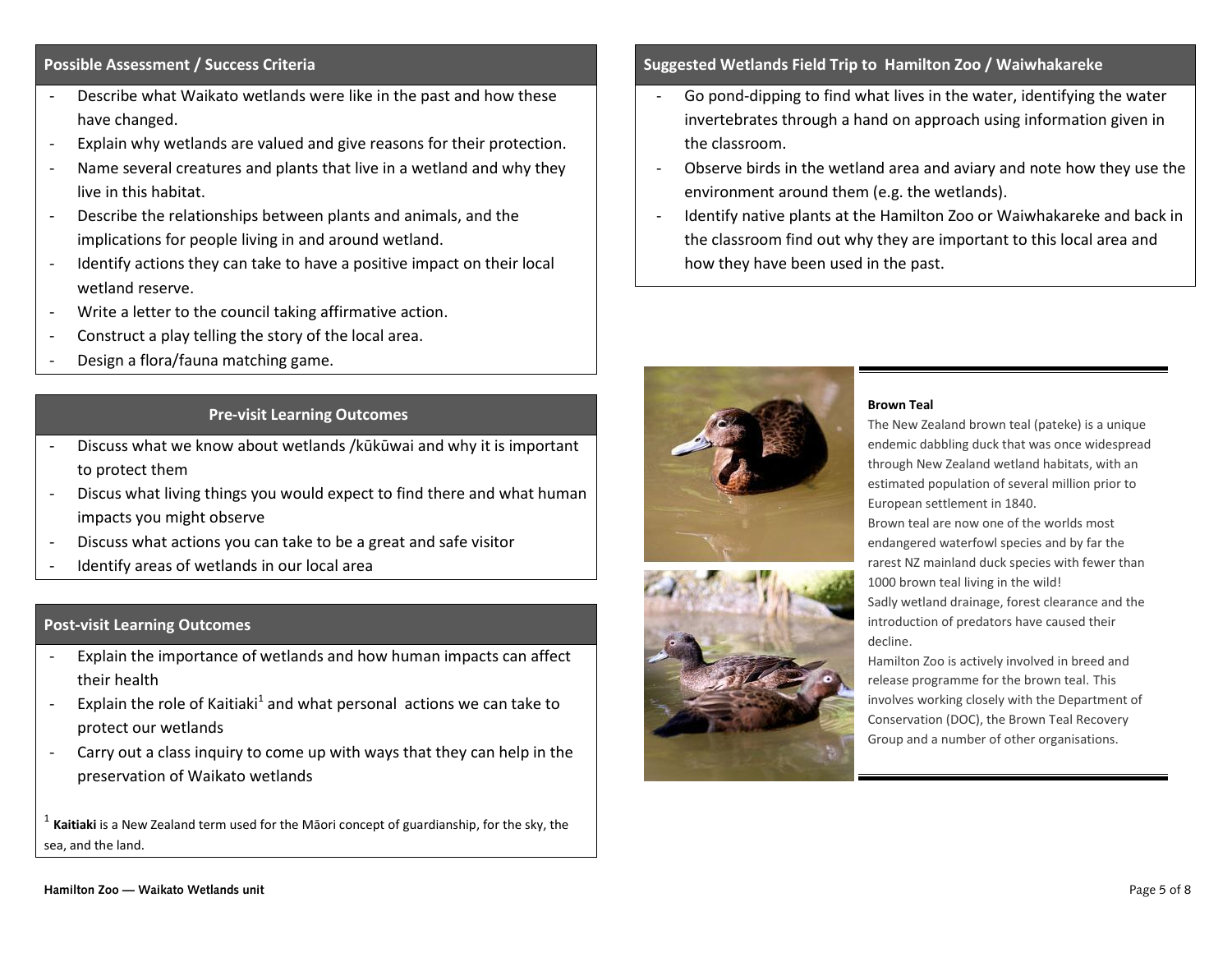| <b>Suggested Wetlands Inquiry Unit</b>                              |                                                                                                                                                                                                                                                                                                                                                                                                                                     |                                                                                                                                                                           |  |  |  |
|---------------------------------------------------------------------|-------------------------------------------------------------------------------------------------------------------------------------------------------------------------------------------------------------------------------------------------------------------------------------------------------------------------------------------------------------------------------------------------------------------------------------|---------------------------------------------------------------------------------------------------------------------------------------------------------------------------|--|--|--|
| <b>Inquiry Questions</b>                                            | <b>Activity</b>                                                                                                                                                                                                                                                                                                                                                                                                                     | <b>Teachable moments</b>                                                                                                                                                  |  |  |  |
| What do we know about wetlands?                                     | Get students to brainstorm what they already know about wetlands. What<br>is the function of wetlands? What might we find at a wetland area? Can we<br>identify any wetland areas in our region? Record what students know.                                                                                                                                                                                                         | How do we brainstorm?<br>Working collaboratively - we can learn a lot from<br>what others know.                                                                           |  |  |  |
| What would we like to find out?                                     | Get students to come up with a list of questions they would like to find out<br>about wetland areas. This could be done as a class, in groups or<br>individually. Group these questions into categories. E.g. about plants,<br>animals, insects, water, how have they changed etc.                                                                                                                                                  | How do we ask a good question? - Open / closed<br>questions.                                                                                                              |  |  |  |
| What is a wetland?                                                  | Explain what a wetland is to students. This may be in the form of diagrams,<br>worksheets or photos. Look at the different animal and plant species that<br>live in wetlands. Now that they know a little more about wetlands are<br>there any more questions that they could add to their questions list? Have<br>any of their questions been answered. Come up with a class definition of<br>what a wetland is. E.g. A wetland is | Looking at different resources to gather<br>information. E.g. books, internet, \people, libraries,<br>council etc<br>How do we sum up all the information we now<br>know. |  |  |  |
| History of the local wetland area.                                  | Introduce students to their local wetland area. Share the history of this<br>area and give information on how this has changed. Some students may<br>have already done some research and have more to offer. This could be<br>the zoo's wetland, Waiwhakareke or a wetland close to the school.                                                                                                                                     | Reading maps<br>Understanding how their region has changed by<br>looking at pictures.                                                                                     |  |  |  |
| What cultural perspectives do Maori hold<br>towards local wetlands? | Investigate the Maori words for wetland plants and animals. Why are some<br>plants and animals especially important to Maori? (Food, medicine,<br>resources, spiritual etc) Give students a wetland animal or plant species.<br>Get students to research this plant or animal and find out why it is so<br>important to Maori.                                                                                                      | Research skills<br>Maori language<br>Identification of native plants/animals                                                                                              |  |  |  |
| How are local wetlands being damaged?                               | Look at what is damaging local wetlands. What is storm water and how is<br>this contributing to the damaged? Farming - what part of farming is<br>damaging? Development - Do they consider the damage to local<br>wetlands?                                                                                                                                                                                                         | Water cycle<br>$\overline{\phantom{a}}$<br>Pollution (different types)<br>$\overline{\phantom{a}}$                                                                        |  |  |  |
| What have others done to preserve<br>wetland areas?                 | Visit your local wetlands area, Hamilton Zoo and Waiwhakareke and look at<br>what others have been doing to preserve or re-establish wetland areas.<br>What is the purpose in these types of projects? What positive and negative<br>differences have been noted? Are they making a difference? Who is<br>involved with these projects? What are they doing to make a difference?                                                   | Field trip                                                                                                                                                                |  |  |  |
| Have we answered all our questions?                                 | Look at our question bank and see if we can now answer our questions. Do<br>we need to do some more research?                                                                                                                                                                                                                                                                                                                       |                                                                                                                                                                           |  |  |  |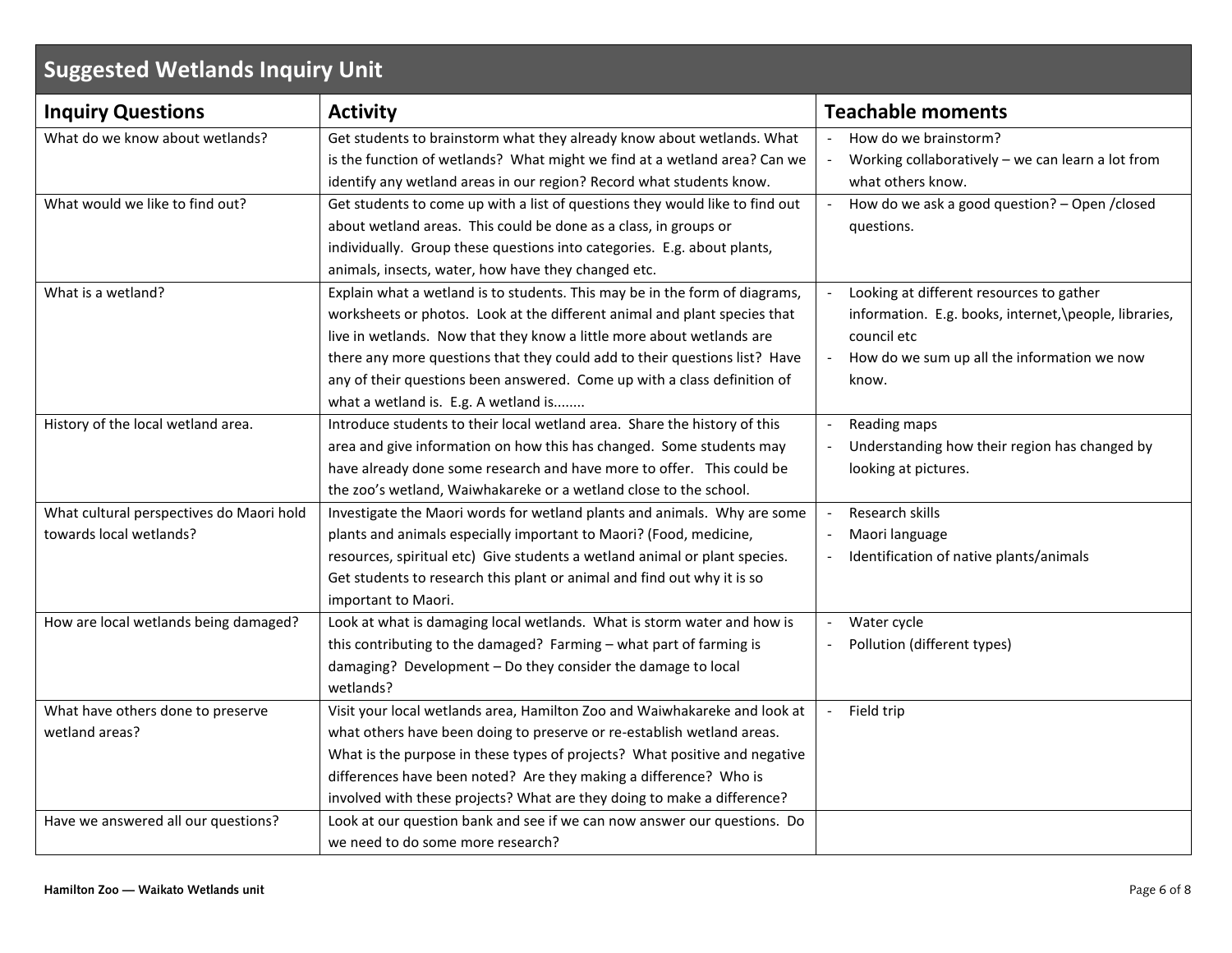### **Suggested Wetlands Inquiry Unit**

| <b>Inquiry Questions</b>                 | <b>Activity</b>                                                                  | <b>Teachable moments</b>                          |
|------------------------------------------|----------------------------------------------------------------------------------|---------------------------------------------------|
| What can we do in our local area to help | Look at what projects already exist? Is there a project that we could start      | <b>Community Inquiry</b>                          |
| restore native wetland plants and        | up ourselves or a way we could contribute to a project that is already           |                                                   |
| animals?                                 | established? Get students to come up with ideas. This could be an area           |                                                   |
|                                          | within the school that needs redeveloping and by planting native plants will     |                                                   |
|                                          | bring in bird and insect life to their area. It could be that they adopt a local |                                                   |
|                                          | farm that needs a waterway planted out. Growing of their own plants to           |                                                   |
|                                          | donate to a project. Planting or cleaning up at an area that is already being    |                                                   |
|                                          | re-established. Advertising what is happening in the local area and the          |                                                   |
|                                          | positive outcome of the project. Fundraising to donate to a local project.       |                                                   |
| What ideas do we have?                   | Get students to work in groups to come up with ideas on how the                  | Presenting ideas - PowerPoint, poster, speech etc |
|                                          | class/school can be involved in restoring a native wetland. Get students to      |                                                   |
|                                          | have information to present to the rest of the class so that a decision can      |                                                   |
|                                          | be made. They need to be able to answer questions such as? Who else will         |                                                   |
|                                          | need to be involved? What will we need? What are our goals and how               |                                                   |
|                                          | does our idea meet this?                                                         |                                                   |
| <b>TAKE ACTION</b>                       | After a project has been decided on, action needs to be taken. As a teacher      | Propagating native plants                         |
|                                          | you could make this as big or as small as you would like by setting a time       | Advertising                                       |
|                                          | frame for the project to be completed in. By adopting a long-term project        | <b>Environmental Education</b>                    |
|                                          | students will develop long term goals and feel like they have a stronger         | Being involved in a community project             |
|                                          | connection with their local environment.                                         | Design and Development                            |
| Reflection - Evaluation                  | What have we achieved? What would we have done differently?                      | Reflection                                        |
|                                          | Remember that some projects will be long term however by meeting                 | Evaluation                                        |
|                                          | regularly you can discuss the progress that is being made and if changes         |                                                   |
|                                          | need to be made to original plan.                                                |                                                   |

**Discovery of the world's thinnest caterpillar in the Waikato!**

Nicknamed Fred the Thread, Fred is the caterpillar of a native moth (*Houdinia flexilissima*) and is quite possibly the world's thinnest caterpillar. Fred was found following studies conducted by Landcare Research investigating the natural ecosystem of peat bogs in the Waikato. Peat bogs are mined for use in horticulture but also constitute a unique ecosystem. The plants Fred eats and calls home are currently under threat through mining of peat and as bogs are drained for use as pasture.